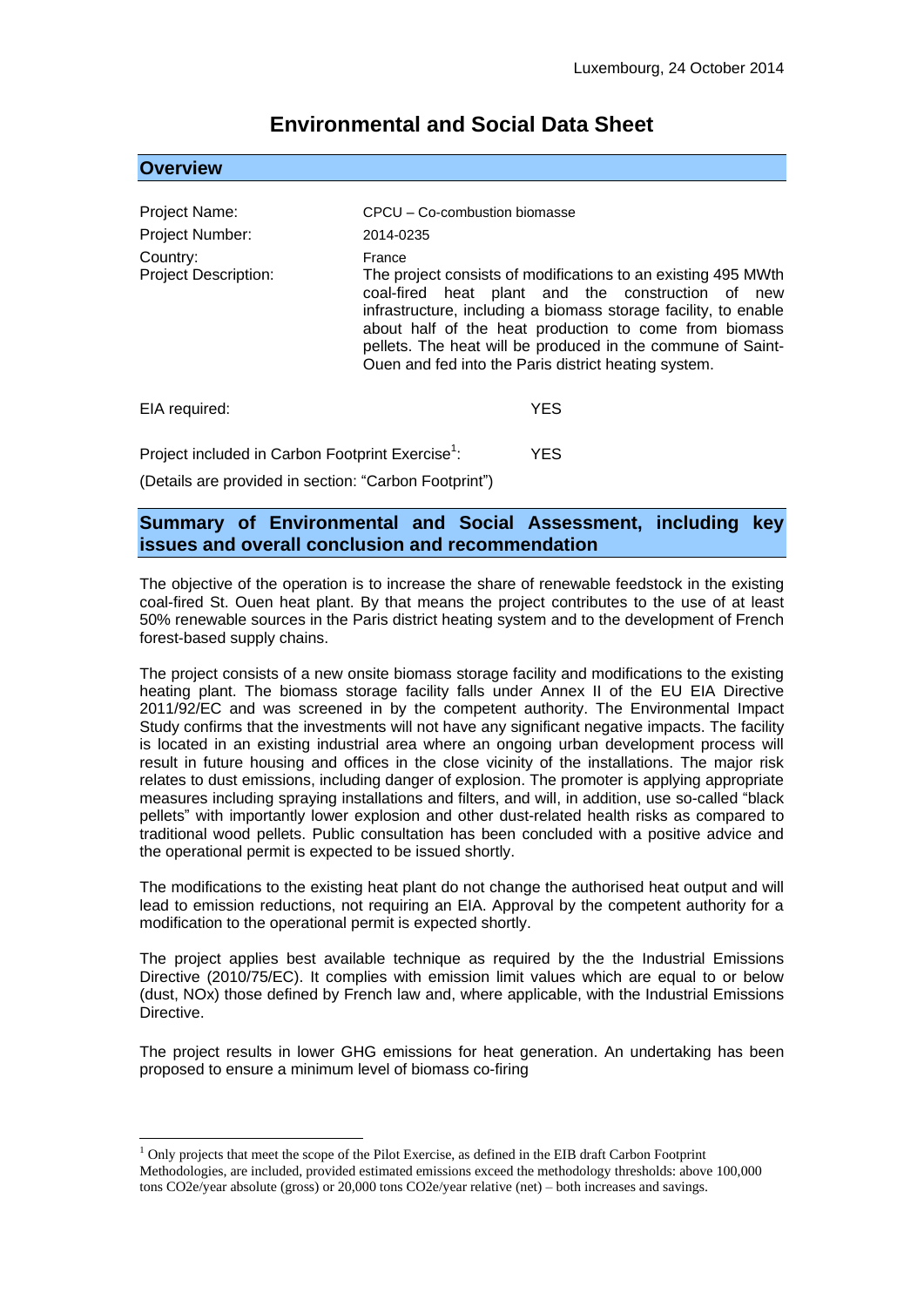The project consumes on average approximately 133 000 tonnes of non-contaminated forest based biomass pellets per year to generate 590 GWh of heat (46% of the total heat output). The regional wood resource base is estimated large enough for sustainably supplying up to 40 000 tonnes of wood pellets per annum. The French regulations ensure sustainability of such regionally sourced biomass. The rest is to be imported. Contractual clauses have been included in the Finance Contract to ensure sustainability and traceability of imported biomass.

In summary, taking into account the conditions on the project, the project is considered acceptable for Bank financing from a social and environmental point of view.

## **Environmental and Social Assessment**

#### **Environmental Assessment**

The Bank has received and reviewed the Environmental Impact Studies (EIS) for the project that were required according to the French "Code de l'Environnement". The studies form part of the application for an operational permit submitted to the competent authority in February 2013 with several subsequent additions, followed by final submission early 2014. Public consultation was finalised in February 2014. The EIS conclude that the plant, which is located at an existing industrial area, has no significant negative environmental and social impacts. The most relevant residual impacts, apart from dust and related explosion danger, originate from initial construction works and, during operation, from increased traffic due to biomass transports, and the visual appearance of the plants. Appropriate mitigating measures will be implemented.

Pollutant emissions of the combustion process other than CO2 will decrease as a result of the co-combustion. Tests with 30% co-combustion of traditional pellets have shown 20% reduction of NOx emissions, 30% reduction of SO2, and 25% reduction of fine particles. Further tests with black pellets (50% and 70% co-combustion) have confirmed the tendency for SO2 and fine particles, and this is equally expected to be the case for DeNOx after finetuning of the installations.

The project complies with emission limit values which are equal to or below (dust, NOx) those defined by French law. The project falls under the Industrial Emissions Directive (2010/75/EC) and complies with it as a result of measures recently implemented for flue gas treatment. Best-available-technique boiler systems and flue gas cleaning are applied. Additional constructive measures are taken to effectively limit dust emissions during biomass handling and storage onsite.

The project co-combusts with coal an average 46% (energy input) non-contaminated forest based biomass pellets. The promoter has provided availability studies for the biomass.

### **EIB Carbon Footprint Exercise**

The direct emissions of the project are estimated at around 331 kt CO2e/yr. This emission is caused by the partial combustion of coal.

In accordance with the Bank's Carbon Footprint methodology it is calculated that the total relative effect of the project is a net reduction in CO2 equivalent emissions by 200 kt CO2e/yr when compared to an operation fully based on coal. These calculations include CO2 emissions from biomass pellets production and transport.

For the annual accounting purposes of the EIB Carbon Footprint, the project emissions will be prorated according to the EIB lending amount signed in that year, as a proportion of project cost

### **Social Assessment**

The project contributes to securing jobs in the regional forestry sectors.